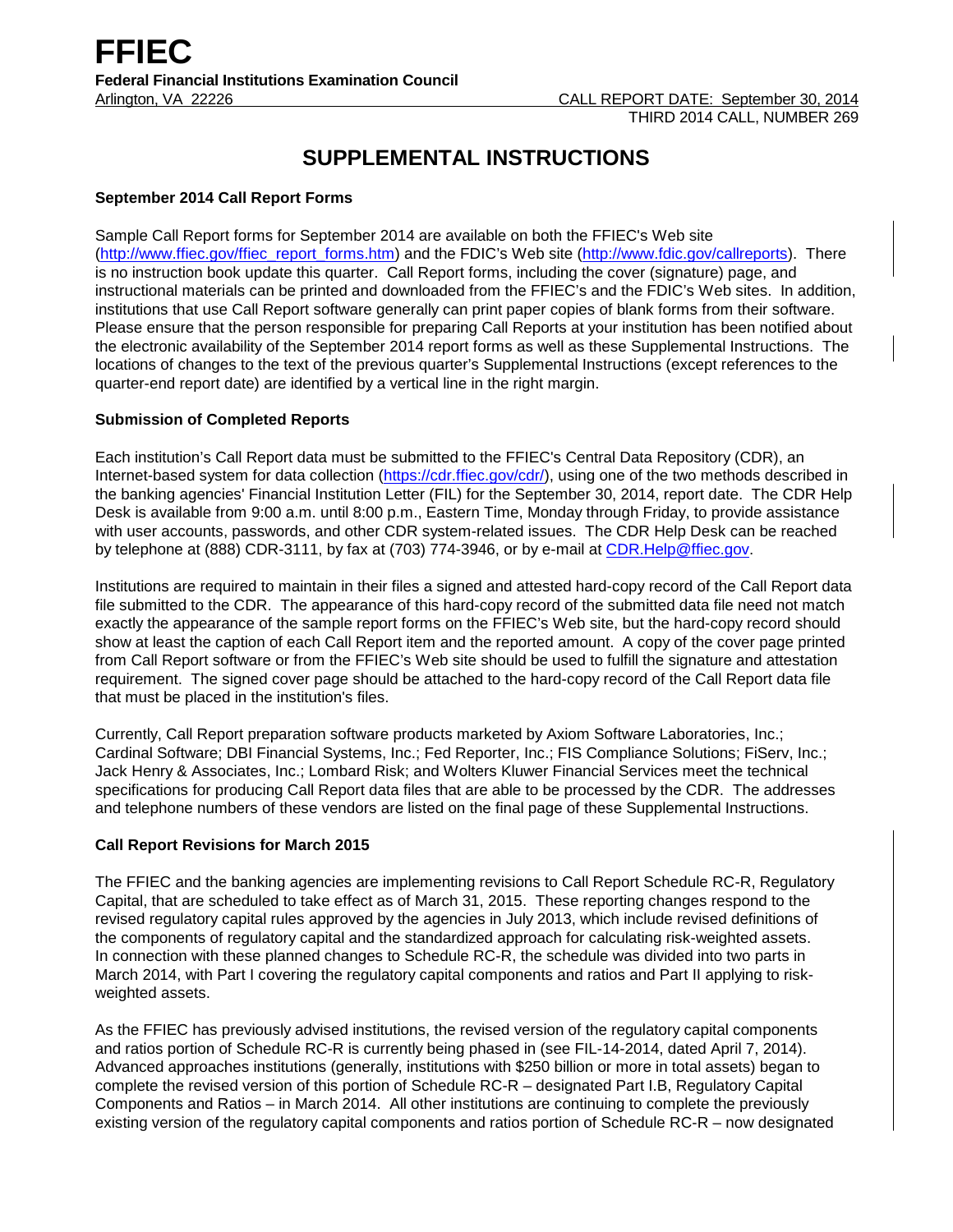Part I.A of the schedule – through December 2014. As of the March 31, 2015, report date, Part I.A will be removed from Schedule RC-R; Part I.B will be relabeled Part I, Regulatory Capital Components and Ratios; and all institutions will complete Part I of Schedule RC-R. To assist institutions that are not advanced approaches institutions in their planning for the March 2015 effective date of revised Part I of Schedule RC-R, the sample Call Report forms for this quarter include Part I.B, which will become Part I in March 2015, as well as Part I.A. The instructions for Part I.B are currently included on pages RC-R-33 through RC-R-65 of the Call Report instruction book [\(http://www.ffiec.gov/pdf/FFIEC\\_forms/FFIEC031\\_FFIEC041\\_201406\\_i.pdf\)](http://www.ffiec.gov/pdf/FFIEC_forms/FFIEC031_FFIEC041_201406_i.pdf).

The revisions to Part II, Risk-Weighted Assets, of Schedule RC-R were issued in proposed form in June 2014 (see FIL-31-2014, dated June 23, 2014). The agencies also proposed to revise the reporting of securities borrowed in Call Report Schedule RC-L, Derivatives and Off-Balance Sheet Items. A summary of the proposed changes to Schedule RC-R, Part II, and Schedule RC-L, is attached to FIL-31-2014. Drafts of the revised reporting form for Part II and the limited revision to Schedule RC-L are available on the FFIEC's Web site [\(http://www.ffiec.gov/pdf/FFIEC\\_forms/FFIEC031\\_FFIEC041\\_20140626\\_f.pdf\)](http://www.ffiec.gov/pdf/FFIEC_forms/FFIEC031_FFIEC041_20140626_f.pdf) as are the related draft instructions [\(http://www.ffiec.gov/pdf/ffiec\\_forms/FFIEC031\\_FFIEC041\\_20140623\\_i.pdf\)](http://www.ffiec.gov/pdf/ffiec_forms/FFIEC031_FFIEC041_20140623_i.pdf). The FFIEC and the agencies are currently finalizing the revisions to Schedule RC-R, Part II, and Schedule RC-L in light of the comments received on the proposal while also working to ensure consistency between the revised regulatory capital rules and the revised reporting forms and instructions. The FFIEC will provide further information about the final revisions to Schedule RC-R, Part II, and Schedule RC-L later this year. These Call Report revisions are subject to approval by the U.S. Office of Management and Budget.

Also effective March 31, 2015, institutions with \$1 billion or more in total assets that answer "Yes" to the question in Memorandum item 5 of Schedule RC-E, Deposit Liabilities – "Does your institution offer one or more consumer deposit account products, i.e., transaction account or nontransaction savings account deposit products intended primarily for individuals for personal, household, or family use?" – will begin reporting in new Memorandum item 15 of Schedule RI, Income Statement, the year-to-date income earned from each of three categories of service charges on their consumer deposit account products. This income is included in the total year-to-date service charges on deposit accounts currently reported in item 5.b of Schedule RI. Drafts of the reporting form for Schedule RI, Memorandum item 15, and the related instructions are available on the FFIEC 031 and FFIEC 041 Call Report Web pages on the FFIEC's Web site [\(http://www.ffiec.gov/ffiec\\_report\\_forms.htm\)](http://www.ffiec.gov/ffiec_report_forms.htm) via links labeled "Draft Reporting Changes to FFIEC 031/041 Call Report Form" and "Draft Instructions" for the new and revised items for March 2014 and March 2015. The FFIEC and the agencies plan to post updated materials for the reporting of the new data items for service charges on consumer deposit account products later this year.

#### **Private Company Accounting Alternatives, Including Accounting for Goodwill**

In May 2012, the Financial Accounting Foundation, the independent private sector organization responsible for the oversight of the Financial Accounting Standards Board (FASB), approved the establishment of a Private Company Council (PCC) to improve the process of setting accounting standards for private companies. The PCC is charged with working jointly with the FASB to determine whether and in what circumstances to provide alternative recognition, measurement, disclosure, display, effective date, and transition guidance for private companies reporting under U.S. generally accepted accounting principles (GAAP). Alternative guidance for private companies may include modifications or exceptions to otherwise applicable existing U.S. GAAP standards.

The banking agencies have concluded that a bank or savings association that is a private company, as defined in U.S. GAAP (as discussed in the next section of these Supplemental Instructions), is permitted to use private company accounting alternatives issued by the FASB when preparing its Call Reports, except as provided in 12 U.S.C. 1831n(a) as described in the following sentence. If the agencies determine that a particular accounting principle within U.S. GAAP, including a private company accounting alternative, is inconsistent with the statutorily specified supervisory objectives, the agencies may prescribe an accounting principle for regulatory reporting purposes that is no less stringent than U.S. GAAP. In such a situation, an institution would not be permitted to use that particular private company accounting alternative or other accounting principle within U.S. GAAP for Call Report purposes. The agencies would provide appropriate notice if they were to disallow any accounting alternative under the statutory process.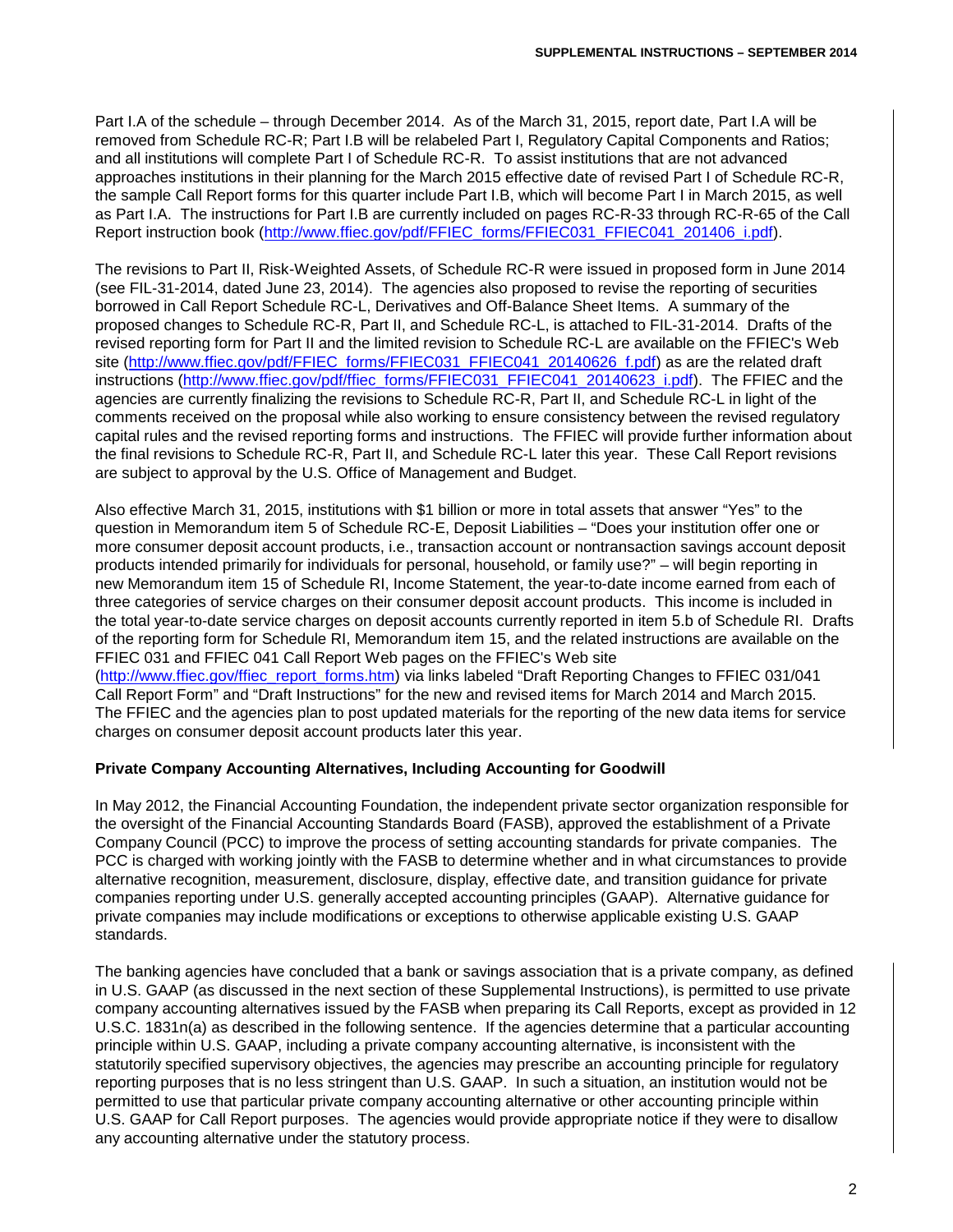On January 16, 2014, the FASB issued Accounting Standards Update (ASU) No. 2014-02, "Accounting for Goodwill," which is a consensus of the PCC. This ASU generally permits a private company to elect to amortize goodwill on a straight-line basis over a period of ten years (or less than ten years if more appropriate) and apply a simplified impairment model to goodwill. In addition, if a private company chooses to adopt the ASU's goodwill accounting alternative, the ASU requires the private company to make an accounting policy election to test goodwill for impairment at either the entity level or the reporting unit level. Goodwill must be tested for impairment when a triggering event occurs that indicates that the fair value of an entity (or a reporting unit) may be below its carrying amount. In contrast, existing U.S. GAAP does not permit goodwill to be amortized, instead requiring goodwill to be tested for impairment at the reporting unit level annually and between annual tests in certain circumstances. The ASU's goodwill accounting alternative, if elected by a private company, is effective prospectively for new goodwill recognized in annual periods beginning after December 15, 2014, and in interim periods within annual periods beginning after December 15, 2015. Goodwill existing as of the beginning of the period of adoption is to be amortized prospectively over ten years (or less than ten years if more appropriate). The ASU states that early application of the goodwill accounting alternative is permitted for any annual or interim period for which a private company's financial statements have not yet been made available for issuance.

A bank or savings association that meets the private company definition in ASU 2014-02, as discussed in the following section of these Supplemental Instructions (i.e., a private institution), is permitted, but not required, to adopt this ASU for Call Report purposes and may choose to early adopt the ASU. If a private institution issues U.S. GAAP financial statements and adopts the ASU, it should apply the ASU's goodwill accounting alternative in its Call Report in a manner consistent with its reporting of goodwill in its financial statements. Thus, for example, a private institution with a calendar year fiscal year that chooses to adopt ASU 2014-02 must apply the ASU's provisions in its December 31, 2015, and subsequent quarterly Call Reports unless early application of the ASU is elected. If a private institution with a calendar year fiscal year is adopting ASU 2014-02 for 2014 financial reporting purposes, the institution may implement the provisions of the ASU in its Call Report for December 31, 2014. This would require the private institution to report in its year-end 2014 Call Report one full year's amortization of goodwill existing as of January 1, 2014, and the amortization of any new goodwill recognized in 2014. Alternatively, the calendar year private institution could begin to apply the provisions of ASU 2014-02 in its Call Report for September 30, 2014, in which case it would report nine months' amortization of goodwill existing as of January 1, 2014, and the amortization of any new goodwill recognized in the first nine months of 2014. Goodwill amortization expense should be reported in item 7.c.(1) of the Call Report income statement (Schedule RI) unless the amortization is associated with a discontinued operation, in which case the goodwill amortization should be included within the results of discontinued operations and reported in Schedule RI, item 11, "Extraordinary items and other adjustments, net of income taxes."

Private institutions choosing to early adopt the goodwill accounting alternative in ASU 2014-02 that have a fiscal year or an early application date other than the one described in the examples above should contact their assigned Call Report analyst for reporting guidance. If you do not know the analyst assigned to your institution, state member banks should contact their Federal Reserve District Bank. National banks, FDIC supervised banks, and savings associations should call the FDIC's Data Collection and Analysis Section in Washington, D.C., at (800) 688-3342.

For additional information on the private company accounting alternative for goodwill, institutions should refer to ASU 2014-02, which is available at [http://www.fasb.org/jsp/FASB/Page/SectionPage&cid=1176156316498.](http://www.fasb.org/jsp/FASB/Page/SectionPage&cid=1176156316498)

#### **Definitions of Private Company and Public Business Entity**

According to ASU No. 2014-02, "Accounting for Goodwill," a private company is a business entity that is not a public business entity. ASU No. 2013-12, "Definition of a Public Business Entity," which was issued in December 2013, added this term to the Master Glossary in the Accounting Standards Codification. This ASU states that a business entity, such as bank or savings association, that meets any one of five criteria set forth in the ASU is a public business entity for reporting purposes under U.S. GAAP, including for Call Report purposes. An institution that is a public business entity is not permitted to apply the private company goodwill accounting alternative discussed in the preceding section when preparing its Call Report.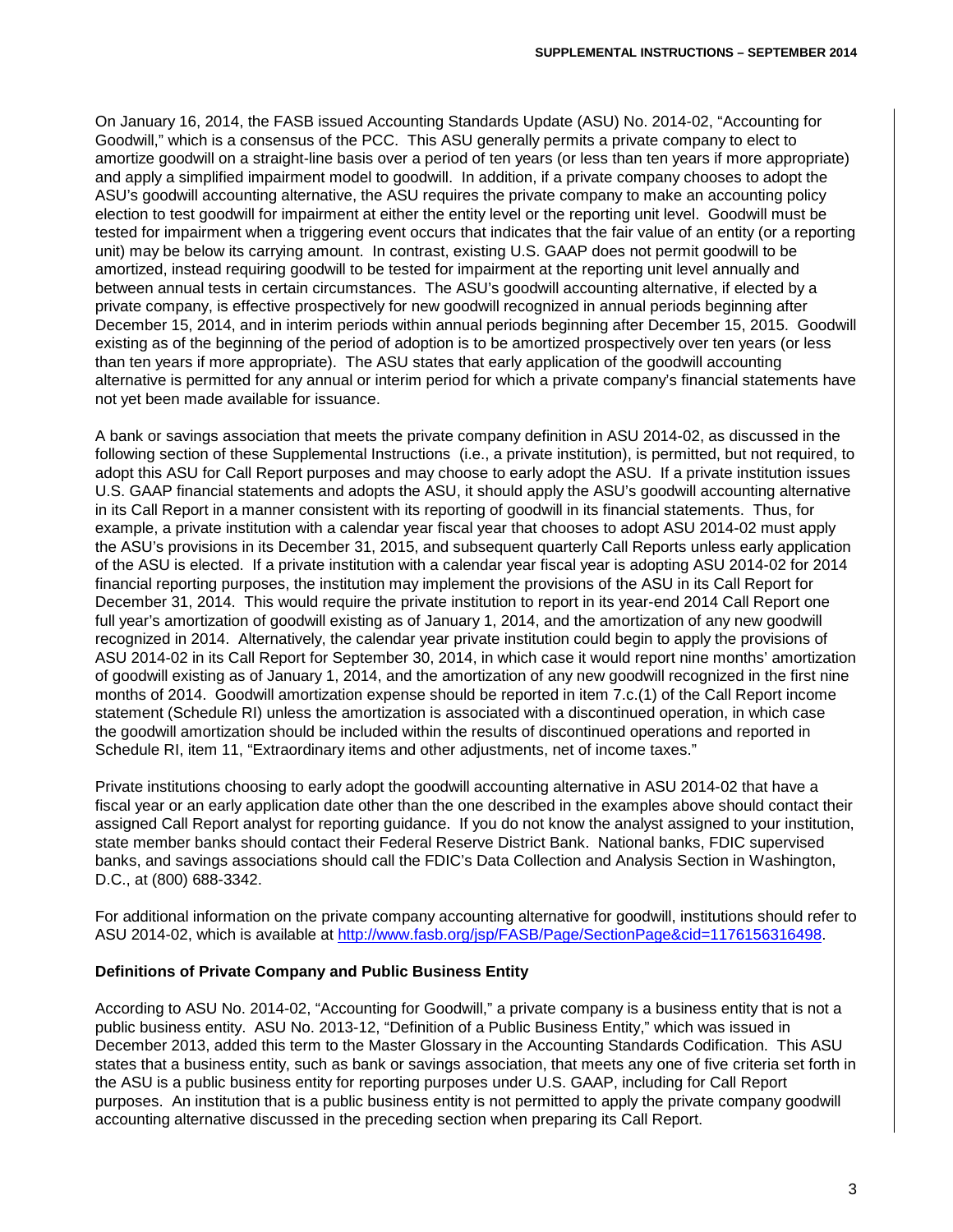As defined in ASU 2013-12, a business entity is a public business entity if it meets any one of the following criteria:

- It is required by the U.S. Securities and Exchange Commission (SEC) to file or furnish financial statements, or does file or furnish financial statements (including voluntary filers), with the SEC (including other entities whose financial statements or financial information are required to be or are included in a filing).
- It is required by the Securities Exchange Act of 1934 (the Act), as amended, or rules or regulations promulgated under the Act, to file or furnish financial statements with a regulatory agency other than the SEC (such as one of the federal banking agencies).
- It is required to file or furnish financial statements with a foreign or domestic regulatory agency in preparation for the sale of or for purposes of issuing securities that are not subject to contractual restrictions on transfer.
- It has issued securities that are traded, listed, or quoted on an exchange or an over-the-counter market, which includes an interdealer quotation or trading system for securities not listed on an exchange (for example, OTC Markets Group, Inc., including the OTC Pink Markets, or the OTC Bulletin Board).
- It has one or more securities that are not subject to contractual restrictions on transfer, and it is required by law, contract, or regulation to prepare U.S. GAAP financial statements (including footnotes) and make them publicly available on a periodic basis (for example, interim or annual periods). An entity must meet both of these conditions to meet this criterion.

ASU 2013-12 also explains that if an entity meets the definition of a public business entity solely because its financial statements or financial information is included in another entity's filing with the SEC, the entity is only a public business entity for purposes of financial statements that are filed or furnished with the SEC, but not for other reporting purposes.

If a bank or savings association does not meet any one of the first four criteria, it would need to consider whether it meets both of the conditions included in the fifth criterion to determine whether it would be a public business entity. A mutual institution does not meet the fifth criterion. With respect to the first condition under the fifth criterion, a stock institution must determine whether it has a class of securities not subject to contractual restrictions on transfer, which the FASB has stated means that the securities are not subject to management preapproval on resale. A contractual management preapproval requirement that lacks substance would raise questions about whether the stock institution meets this first condition.

With respect to the second condition under the fifth criterion, an insured depository institution with \$500 million or more in total assets as of the beginning of its fiscal year is required by Section 36 of the Federal Deposit Insurance Act and Part 363 of the FDIC's regulations, "Annual Independent Audits and Reporting Requirements," to prepare and make publicly available annual U.S. GAAP financial statements. In certain circumstances, an insured depository institution with \$500 million or more in total assets that is a subsidiary of a holding company may choose to satisfy this annual financial statement requirement at a holding company level rather than at the institution level. An institution of this size that satisfies the financial statement requirement of Section 36 and Part 363 at the institution level would meet the fifth criterion's second condition. However, if the institution has a parent holding company and the holding company's financial statements are used to satisfy the requirements of Section 36 and Part 363, and the institution is not required by some other law, contract, or regulation to prepare and make publicly available its standalone U.S. GAAP financial statements (including footnotes), the institution would not meet the fifth criterion's second condition and therefore would be a private company for Call Report purposes.

For additional information on the definition of a public business entity, institutions should refer to ASU 2013-12, which is available at [http://www.fasb.org/jsp/FASB/Page/SectionPage&cid=1176156316498.](http://www.fasb.org/jsp/FASB/Page/SectionPage&cid=1176156316498)

#### **Accounting for a Subsequent Restructuring of a Troubled Debt Restructuring**

When a loan has previously been modified in a troubled debt restructuring (TDR), the lending institution and the borrower may subsequently enter into another restructuring agreement. The facts and circumstances of each subsequent restructuring of a TDR loan should be carefully evaluated to determine the appropriate accounting by the institution under U.S. GAAP. Under certain circumstances it may be acceptable not to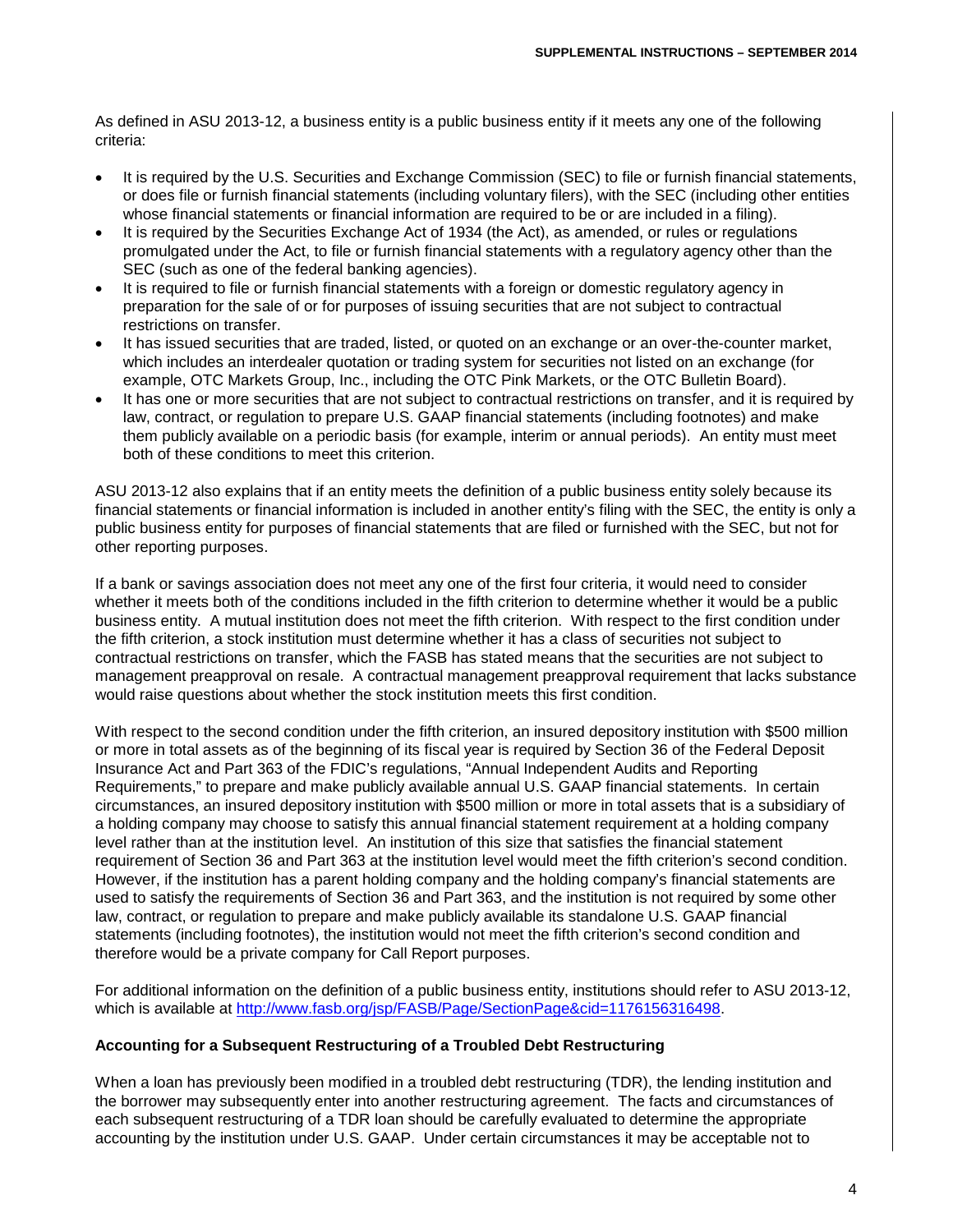account for the subsequently restructured loan as a TDR. The federal financial institution regulatory agencies will not object to an institution no longer treating such a loan as a TDR if at the time of the subsequent restructuring the borrower is not experiencing financial difficulties and, under the terms of the subsequent restructuring agreement, no concession has been granted by the institution to the borrower. To meet these conditions for removing the TDR designation, the subsequent restructuring agreement must specify market terms, including a contractual interest rate not less than a market interest rate for new debt with similar credit risk characteristics and other terms no less favorable to the institution than those it would offer for such new debt. When assessing whether a concession has been granted by the institution, the agencies consider any principal forgiveness on a cumulative basis to be a continuing concession. When determining whether the borrower is experiencing financial difficulties, the institution's assessment of the borrower's financial condition and prospects for repayment after the restructuring should be supported by a current, well-documented credit evaluation performed at the time of the restructuring.

If at the time of the subsequent restructuring the institution appropriately demonstrates that a loan meets the conditions discussed above, the impairment on the loan need no longer be measured as a TDR in accordance with ASC Subtopic 310-10, Receivables – Overall (formerly FASB Statement No.114), and the loan need no longer be disclosed as a TDR in the Call Report, except as noted below. Accordingly, going forward, loan impairment should be measured under ASC Subtopic 450-20, Contingencies – Loss Contingencies (formerly FASB Statement No. 5). Even though the loan need no longer be measured for impairment as a TDR or disclosed as a TDR, the recorded investment in the loan should not change at the time of the subsequent restructuring (unless cash is advanced or received). In this regard, when there have been charge-offs prior to the subsequent restructuring, consistent with longstanding Call Report instructions, no recoveries should be recognized until collections on amounts previously charged off have been received. Similarly, if interest payments were applied to the recorded investment in the TDR loan prior to the subsequent restructuring, the application of these payments to the recorded investment should not be reversed nor reported as interest income at the time of the subsequent restructuring.

If the TDR designation is removed from a loan that meets the conditions discussed above and the loan is later modified in a TDR or individually evaluated and determined to be impaired, then the impairment on the loan should be measured under ASC Subtopic 310-10 and, if appropriate, the loan should be disclosed as a TDR.

For a subsequently restructured TDR loan on which there was principal forgiveness and therefore does not meet the conditions discussed above, the impairment on the loan should continue to be measured as a TDR. However, if the subsequent restructuring agreement specifies a contractual interest rate that, at the time of the subsequent restructuring, is not less than a market interest rate for new debt with similar credit risk characteristics and the loan is performing in compliance with its modified terms after the subsequent restructuring, the loan need not continue to be reported as a TDR in Schedule RC-C, Part I, Memorandum item 1, in calendar years after the year in which the subsequent restructuring took place. To be considered in compliance with its modified terms, a loan that is a TDR must be in accrual status and must be current or less than 30 days past due on its contractual principal and interest payments under the modified repayment terms.

Institutions may choose to apply this guidance prospectively to subsequently restructured loans that meet the conditions discussed above for removing the TDR designation. Institutions also may choose to apply this guidance to loans outstanding as of September 30, 2014, for which there has been a previous subsequent restructuring that met the conditions discussed above at the time of the subsequent restructuring. However, prior Call Reports should not be amended.

#### **Reporting Certain Government-Guaranteed Mortgage Loans upon Foreclosure**

In August 2014, the FASB issued Accounting Standards Update (ASU) No. 2014-14, "Classification of Certain Government-Guaranteed Mortgage Loans upon Foreclosure," to address diversity in practice for how government-guaranteed mortgage loans are recorded upon foreclosure. The ASU updates guidance contained in ASC Subtopic 310-40, Receivables – Troubled Debt Restructurings by Creditors (formerly FASB Statement No. 15, "Accounting by Debtors and Creditors for Troubled Debt Restructurings," as amended), because U.S. GAAP previously did not provide specific guidance on how to categorize or measure foreclosed mortgage loans that are government guaranteed. The new ASU clarifies the conditions under which a creditor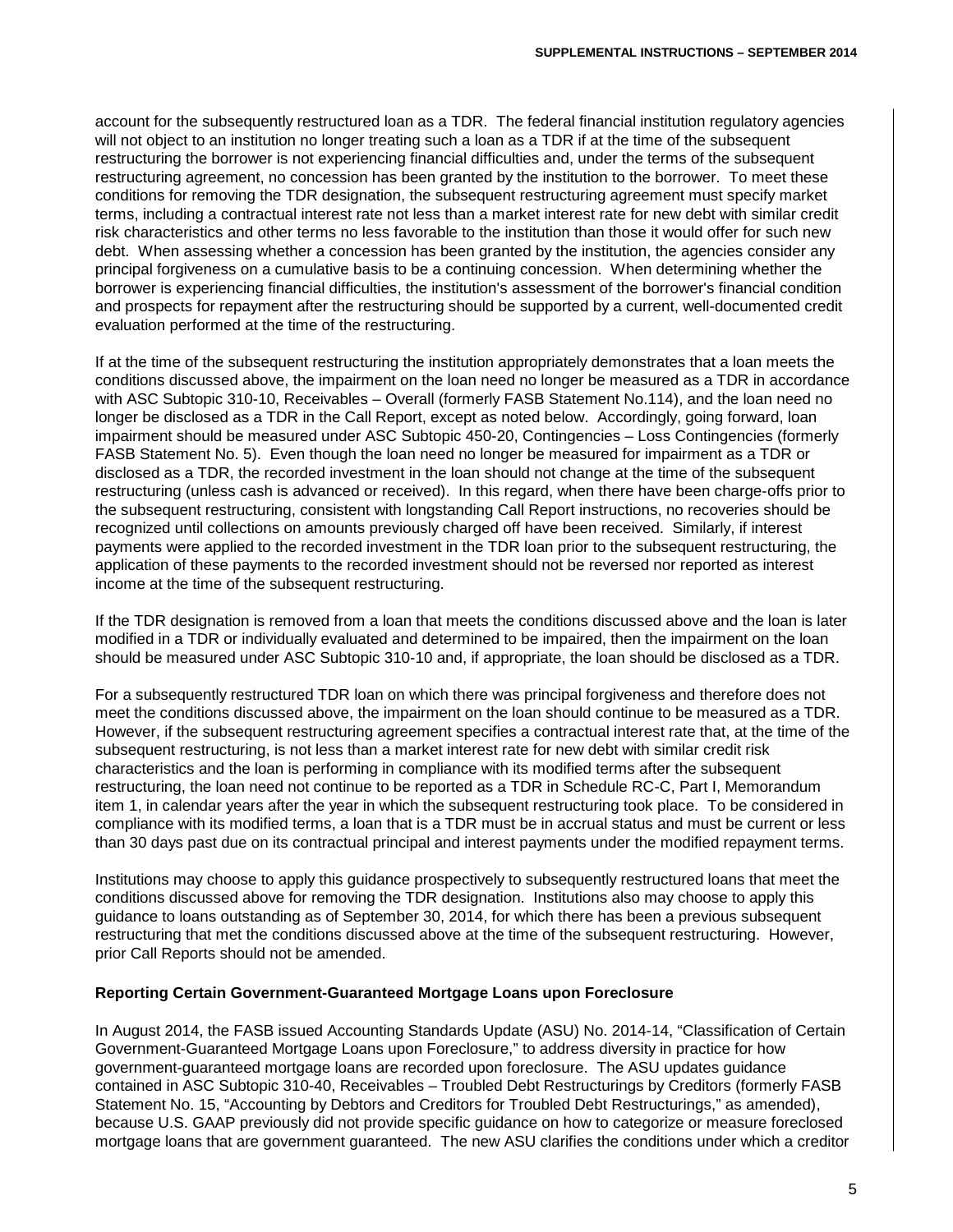must derecognize a government-guaranteed mortgage loan and recognize a separate "other receivable" upon foreclosure (that is, when a creditor receives physical possession of real estate property collateralizing a mortgage loan in accordance with the guidance in ASC Subtopic 310-40).

Under the new guidance, institutions should derecognize a mortgage loan and record a separate other receivable upon foreclosure of the real estate collateral if the following conditions are met:

- The loan has a government guarantee that is not separable from the loan before foreclosure.
- At the time of foreclosure, the institution has the intent to convey the property to the guarantor and make a claim on the guarantee and it has the ability to recover under that claim.
- At the time of foreclosure, any amount of the claim that is determined on the basis of the fair value of the real estate is fixed (that is, the real estate property has been appraised for purposes of the claim and thus the institution is not exposed to changes in the fair value of the property).

This guidance is applicable to fully and partially government-guaranteed mortgage loans. Upon foreclosure, the separate other receivable should be measured based on the amount of the loan balance (principal and interest) expected to be recovered from the guarantor. This other receivable should be reported in Schedule RC-F, item 6, "All other assets." Any interest income earned on the other receivable would be reported in Schedule RI, item 1.g, "Other interest income." Other real estate owned would not be recognized by the institution.

For institutions that are public business entities, as defined under U.S. GAAP (as discussed in the preceding section of these Supplemental Instructions), ASU 2014-14 is effective for fiscal years, and interim periods within those fiscal years, beginning after December 15, 2014. For example, institutions with a calendar year fiscal year that are public business entities must apply the ASU in their Call Reports beginning March 31, 2015. However, institutions that are not public business entities (i.e., that are private companies) are not required to apply the guidance in ASU 2014-14 until annual periods ending after December 15, 2015, and interim periods beginning after December 15, 2015. Thus, institutions with a calendar year fiscal year that are private companies must apply the ASU in their December 31, 2015, and subsequent quarterly Call Reports. Earlier adoption of the guidance in ASU 2014-14 is permitted if the institution has already adopted the amendments in ASU No. 2014-04, "Reclassification of Residential Real Estate Collateralized Consumer Mortgage Loans upon Foreclosure" (which is discussed in the following section of these Supplemental Instructions).

Entities can elect to apply ASU 2014-14 on either a modified retrospective transition basis or a prospective transition basis. However, institutions must use the method of transition that is elected for ASU 2014-04 (that is, either modified retrospective or prospective). Applying ASU 2014-14 on a prospective transition basis should be less complex for institutions than applying the ASU on a modified retrospective transition basis. Under the prospective transition method, an institution should apply the new guidance to foreclosures of real estate property collateralizing certain government-guaranteed mortgage loans (based on the criteria described above) that occur after the date of adoption of the ASU. Under the modified retrospective transition method, an institution should apply a cumulative-effect adjustment to affected accounts existing as of the beginning of the annual period for which the ASU is adopted. The cumulative-effect adjustment for this change in accounting principle should be reported in Schedule RI-A, item 2.

For additional information, institutions should refer to ASU 2014-14, which is available at http://www.fasb.org/isp/FASB/Page/SectionPage&cid=1176156316498.

#### **Reclassification of Residential Real Estate Collateralized Consumer Mortgage Loans upon Foreclosure**

In January 2014, the FASB issued Accounting Standards Update (ASU) No. 2014-04, "Reclassification of Residential Real Estate Collateralized Consumer Mortgage Loans upon Foreclosure," to address diversity in practice for when certain loan receivables should be derecognized and the real estate collateral recognized. The ASU updates guidance contained in Accounting Standards Codification Subtopic 310-40, Receivables – Troubled Debt Restructurings by Creditors (formerly FASB Statement No.15, "Accounting by Debtors and Creditors for Troubled Debt Restructurings," as amended).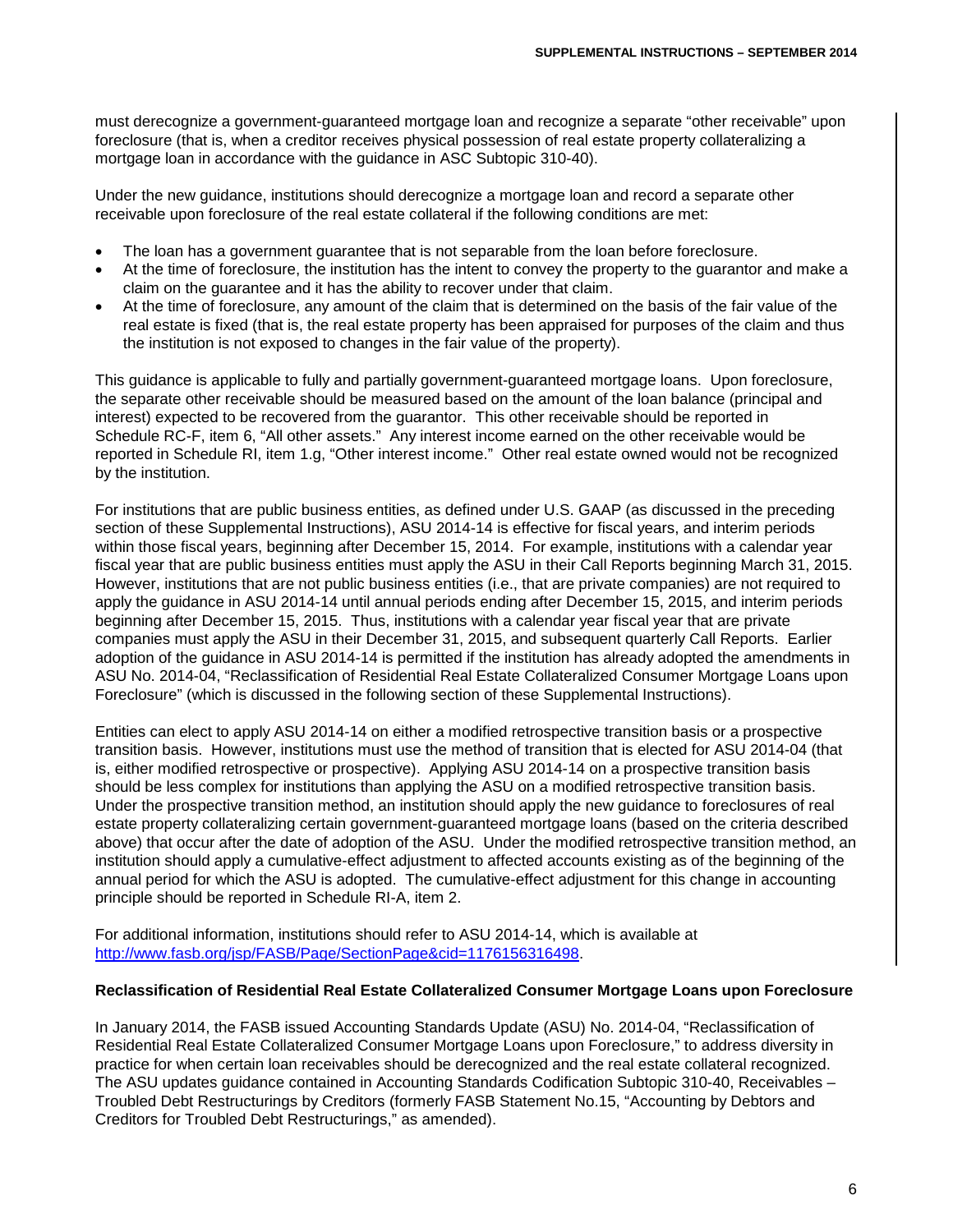Under prior accounting guidance, all loan receivables were reclassified to other real estate owned (OREO) when the institution, as creditor, obtained physical possession of the property, regardless of whether formal foreclosure proceedings had taken place. The new ASU clarifies when a creditor is considered to have received physical possession (resulting from an in-substance repossession or foreclosure) of residential real estate collateralizing a consumer mortgage loan. Under the new guidance, physical possession for these residential real estate properties is considered to have occurred and a loan receivable would be reclassified to OREO only upon:

- The institution obtaining legal title upon completion of a foreclosure even if the borrower has redemption rights that provide the borrower with a legal right for a period of time after foreclosure to reclaim the property by paying certain amounts specified by law, or
- The completion of a deed in lieu of foreclosure or similar legal agreement under which the borrower conveys all interest in the residential real estate property to the institution to satisfy the loan.

Other real estate owned in the form of 1-4 family residential properties, when held in domestic offices, is reported in Schedule RC-M, item 3.c, except for properties resulting from foreclosures on real estate backing "GNMA loans," which, at present, are reported in Schedule RC-M, item 3.f. (As discussed in the preceding section of these Supplemental Instructions, the manner in which certain government-guaranteed mortgage loans are recorded upon foreclosure will change when an institution adopts ASU 2014-14.)

Loans secured by real estate other than consumer mortgage loans collateralized by residential real estate should continue to be reclassified to OREO when the institution has received physical possession of a borrower's real estate, regardless of whether formal foreclosure proceedings take place.

For institutions that are public business entities, as defined under U.S. GAAP (as discussed above in these Supplemental Instructions), ASU 2014-04 is effective for fiscal years, and interim periods within those fiscal years, beginning after December 15, 2014. For example, institutions with a calendar year fiscal year that are public business entities must apply the ASU in their Call Reports beginning March 31, 2015. However, institutions that are not public business entities (i.e., that are private companies) are not required to apply the guidance in ASU 2014-04 until annual periods beginning after December 15, 2014, and interim periods within annual periods beginning after December 15, 2015. Thus, institutions with a calendar year fiscal year that are private companies must apply the ASU in their December 31, 2015, and subsequent quarterly Call Reports. Earlier adoption of the guidance in ASU 2014-04 is permitted.

Entities can elect to apply the ASU on either a modified retrospective transition basis or a prospective transition basis. Applying the ASU on a prospective transition basis should be less complex for institutions than applying the ASU on a modified retrospective transition basis. Under the prospective transition method, an institution should apply the new guidance to all instances where it receives physical possession of residential real estate property collateralizing consumer mortgage loans that occur after the date of adoption of the ASU. Under the modified retrospective transition method, an institution should apply a cumulative-effect adjustment to residential consumer mortgage loans and OREO existing as of the beginning of the annual period for which the ASU is effective. The cumulative-effect adjustment for this change in accounting principle should be reported in Schedule RI-A, item 2. As a result of adopting the ASU on a modified retrospective basis, assets reclassified from OREO to loans should be measured at the carrying value of the real estate at the date of adoption while assets reclassified from loans to OREO should be measured at the lower of the net amount of the loan receivable or the OREO property's fair value less costs to sell at the time of adoption.

For additional information, institutions should refer to ASU 2014-04, which is available at [http://www.fasb.org/jsp/FASB/Page/SectionPage&cid=1176156316498.](http://www.fasb.org/jsp/FASB/Page/SectionPage&cid=1176156316498)

## **"Purchased" Loans Originated By Others**

When acquiring loans originated by others, institutions should consider whether the transaction should be accounted for as a purchase of the loans or as a secured borrowing (i.e., a loan to the originator) in accordance with ASC Topic 860, Transfers and Servicing (formerly FASB Statement No. 140, "Accounting for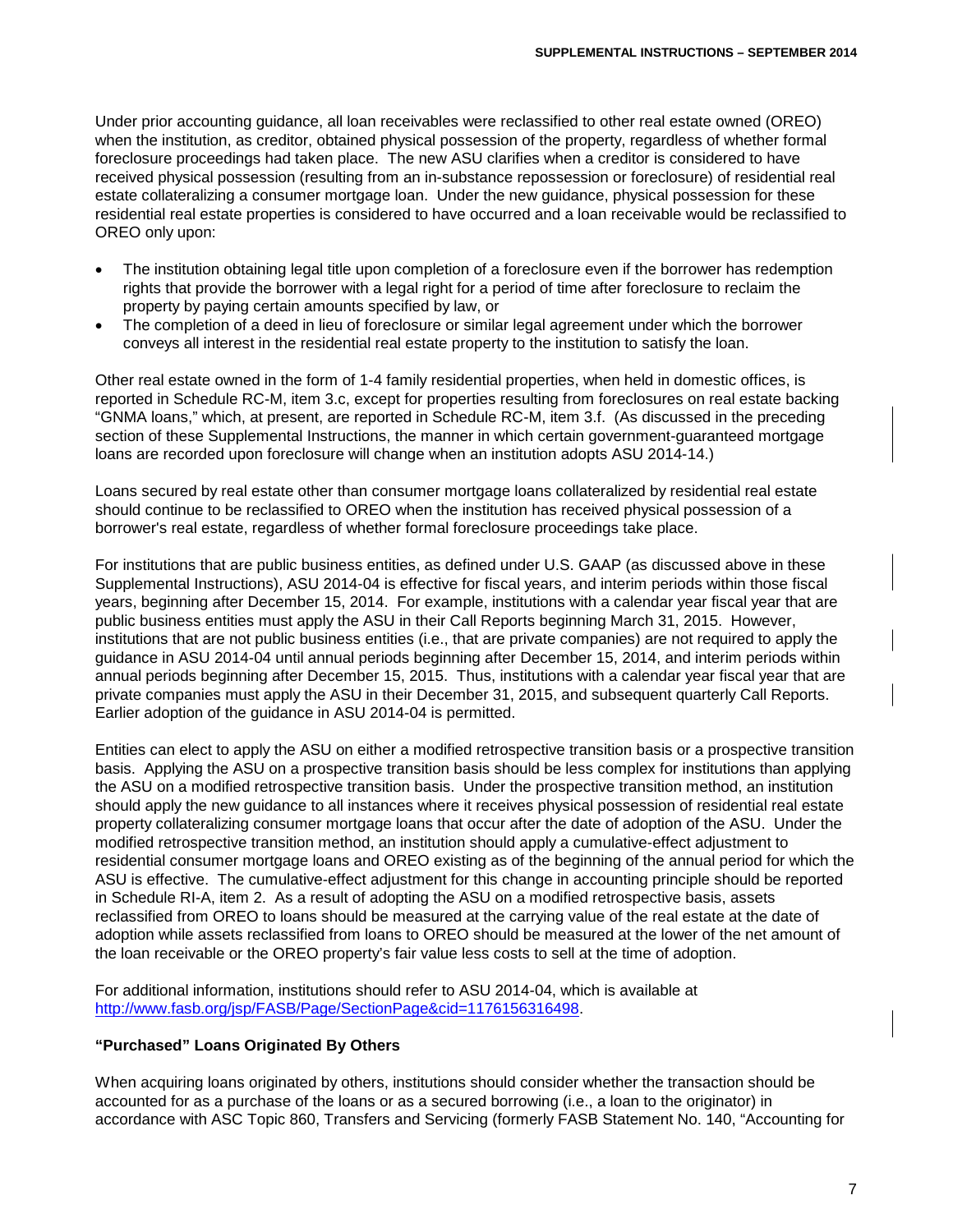Transfers and Servicing of Financial Assets and Extinguishments of Liabilities," as amended). For the transaction to qualify as a sale by the originator to the acquiring institution, certain conditions must be met:

- First, unless the transfer is of an entire financial asset, the transferred portion of the financial asset must meet the definition of a participating interest.
- Second, the transfer must meet all of the conditions set forth in ASC Subtopic 860-10 to demonstrate that the transferor has surrendered control over the transferred financial assets.

For example, some institutions have entered into various residential mortgage loan purchase programs. These programs often function like traditional warehouse lines of credit; however, in some cases, the mortgage loan transfers are legally structured as purchases by the institution rather than as pledges of collateral to secure the funding. Under these programs, an institution provides funding to a mortgage loan originator while simultaneously obtaining an interest in the mortgage loans subject to a takeout commitment. A takeout commitment is a written commitment from an approved investor (generally, an unrelated third party) to purchase one or more mortgage loans from the originator.

Although the facts and circumstances of each program must be carefully evaluated to determine the appropriate accounting, an institution should generally account for a mortgage purchase program with continuing involvement by the originator, including takeout commitments, as a secured borrowing with pledge of collateral, i.e., a loan to the originator secured by the residential mortgage loans, rather than a purchase of mortgage loans.

When loans obtained in a mortgage purchase program do not qualify for sale accounting, the financing provided to the originator (if not held for trading purposes) should be reported in Call Report Schedule RC-C, Part I, item 9.a, "Loans to nondepository financial institutions," and on the balance sheet in Schedule RC, item 4.a, "Loans and leases held for sale," or item 4.b, "Loans and leases, net of unearned income," as appropriate. For risk-based capital purposes, a loan to a mortgage loan originator secured by residential mortgages that is reported in Schedule RC-C, Part I, item 9.a, should be assigned a 100 percent risk weight and included in column F of Schedule RC-R, Part II, item 38 or 39, based on its balance sheet classification.

In situations where the transaction between the mortgage loan originator and the transferee (acquiring) institution is accounted for as a secured borrowing with pledge of collateral, the transferee (acquiring) institution's designation of the financing provided to the originator as held for sale is appropriate only when the conditions in ASC Subtopic 310-10, Receivables – Overall (formerly AICPA Statement of Position 01-6, "Accounting by Certain Entities (Including Entities With Trade Receivables) That Lend to or Finance the Activities of Others") and the 2001 Interagency Guidance on Certain Loans Held for Sale have been met. In these situations, the mortgage loan originator's planned sale of the pledged collateral (i.e., the individual residential mortgage loans) to a takeout investor is not relevant to the transferee institution's designation of the loan to the originator as held for investment or held for sale. In situations where the transferee institution simultaneously extends a loan to the originator and transfers an interest (for example, a participation interest) in the loan to the originator to another party, the transfer to the other party also should be evaluated to determine whether the conditions in ASC Topic 860 for sale accounting treatment have been met. If this transfer qualifies to be accounted for as a sale, the portion of the loan to the originator that is retained by the transferee institution should be classified as held for investment when the transferee has the intent and ability to hold that portion for the foreseeable future or until maturity or payoff (which is generally in the near term).

#### **True-up Liability under an FDIC Loss-Sharing Agreement**

An insured depository institution that acquires a failed insured institution may enter into a loss-sharing agreement with the FDIC under which the FDIC agrees to absorb a portion of the losses on a specified pool of the failed institution's assets during a specified time period. The acquiring institution typically records an indemnification asset representing its right to receive payments from the FDIC for losses during the specified time period on assets covered under the loss-sharing agreement.

Since 2009, most loss-sharing agreements have included a true-up provision that may require the acquiring institution to reimburse the FDIC if cumulative losses in the acquired loss-share portfolio are less than the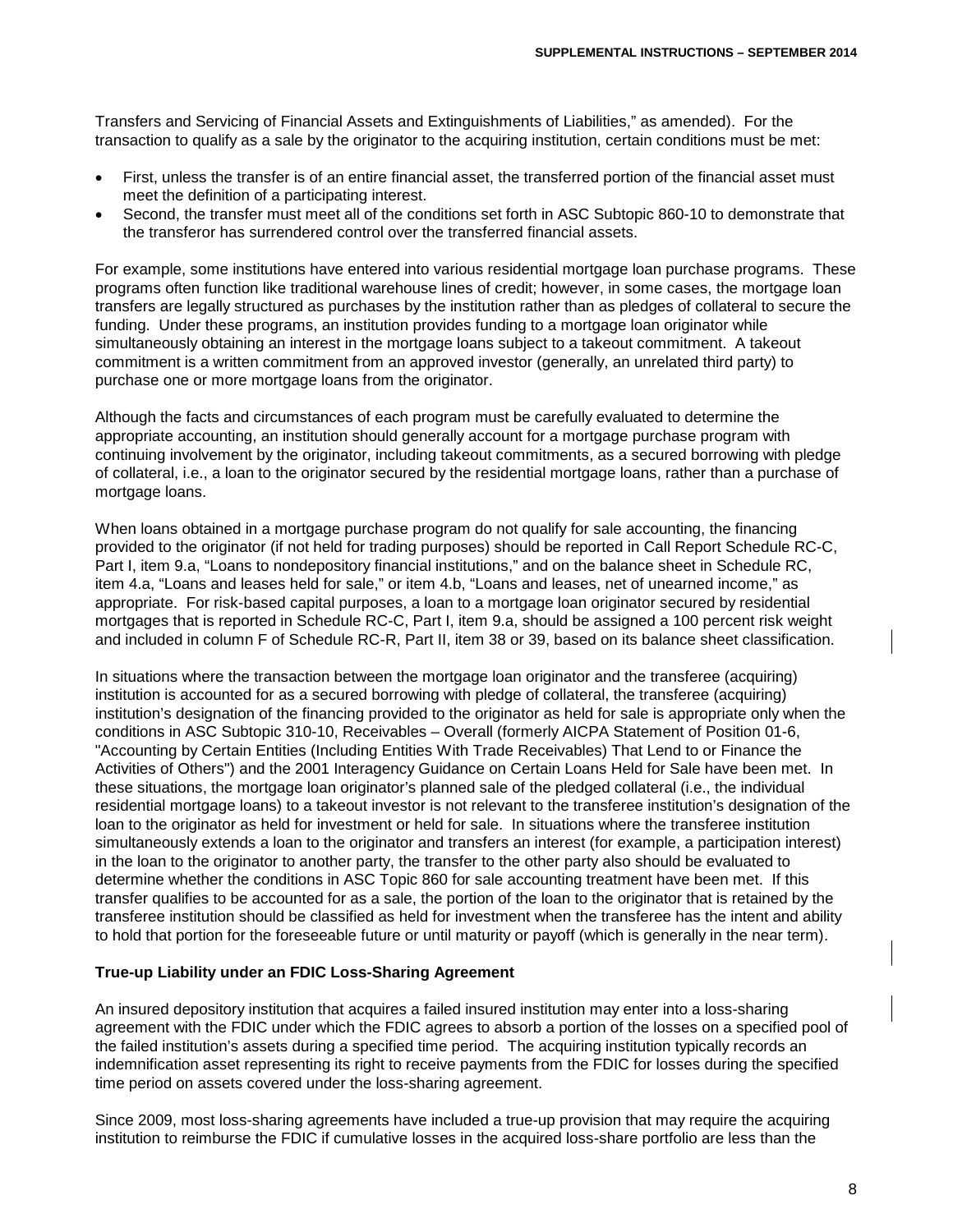amount of losses claimed by the institution throughout the loss-sharing period. Typically, a true-up liability may result because the recovery period on the loss-share assets (e.g., eight years) is longer than the period during which the FDIC agrees to reimburse the acquiring institution for losses on the loss-share portfolio (e.g., five years).

Consistent with U.S. GAAP and the Glossary entry for "Offsetting" in the Call Report instructions, institutions are permitted to offset assets and liabilities recognized in the Report of Condition when a "right of setoff" exists. Under ASC Subtopic 210-20, Balance Sheet – Offsetting (formerly FASB Interpretation No. 39, "Offsetting of Amounts Related to Certain Contracts"), in general, a right of setoff exists when a reporting institution and another party each owes the other determinable amounts, the reporting institution has the right to set off the amounts each party owes and also intends to set off, and the right of setoff is enforceable at law. Because the conditions for the existence of a right of offset in ASC Subtopic 210-20 normally would not be met with respect to an indemnification asset and a true-up liability under a loss-sharing agreement with the FDIC, this asset and liability should not be netted for Call Report purposes. Therefore, institutions should report the indemnification asset gross (i.e., without regard to any true-up liability) in item 6 of Schedule RC-F, Other Assets, and any trueup liability in item 4 of Schedule RC-G, Other Liabilities.

In addition, an institution should not continue to report assets covered by loss-sharing agreements in Schedule RC-M, item 13 (and in Schedule RC-N, item 11, if appropriate) after the expiration of the loss-sharing period even if the terms of the loss-sharing agreement require reimbursements from the institution to the FDIC for certain amounts during the recovery period.

#### **Troubled Debt Restructurings and Current Market Interest Rates**

Many institutions are restructuring or modifying the terms of loans through workout programs, renewals, extensions, or other means to provide payment relief for borrowers who have suffered deterioration in their financial condition. Such loan restructurings may include, but are not limited to, reductions in principal or accrued interest, reductions in interest rates, and extensions of the maturity date. Modifications may be executed at the original contractual interest rate on the loan, a current market interest rate, or a below-market interest rate. Many of these loan modifications meet the definition of a troubled debt restructuring (TDR).

The TDR accounting and reporting standards are set forth in ASC Subtopic 310-40, Receivables – Troubled Debt Restructurings by Creditors (formerly FASB Statement No. 15, "Accounting by Debtors and Creditors for Troubled Debt Restructurings," as amended). This guidance specifies that a restructuring of a debt constitutes a TDR if, at the date of restructuring, the creditor for economic or legal reasons related to a debtor's financial difficulties grants a concession to the debtor that it would not otherwise consider. The creditor's concession may include a restructuring of the terms of a debt to alleviate the burden of the debtor's near-term cash requirements, such as a modification of terms to reduce or defer cash payments required of the debtor in the near future to help the debtor attempt to improve its financial condition and eventually be able to pay the creditor.

The stated interest rate charged to the borrower after a loan restructuring may be greater than or equal to interest rates available in the marketplace for similar types of loans to nontroubled borrowers at the time of the restructuring. Some institutions have concluded that these restructurings are not TDRs; however, this conclusion may be inappropriate. In reaching this conclusion, these institutions may not have considered all of the facts and circumstances associated with the loan modification besides the interest rate. An interest rate on a modified loan greater than or equal to those available in the marketplace for similar loans to nontroubled borrowers does not in and of itself preclude a modification from being designated as a TDR. Rather, when evaluating a loan modification to a borrower experiencing financial difficulties, an analysis of all facts and circumstances is necessary to determine whether the institution has made a concession to the borrower with respect to the market interest rate or has made some other type of concession that could trigger TDR accounting and disclosure (for example, terms or conditions outside of the institution's policies or common market practices). If TDR accounting and disclosure is appropriate, the institution must determine how the modified or restructured loan should be reported in the Call Report.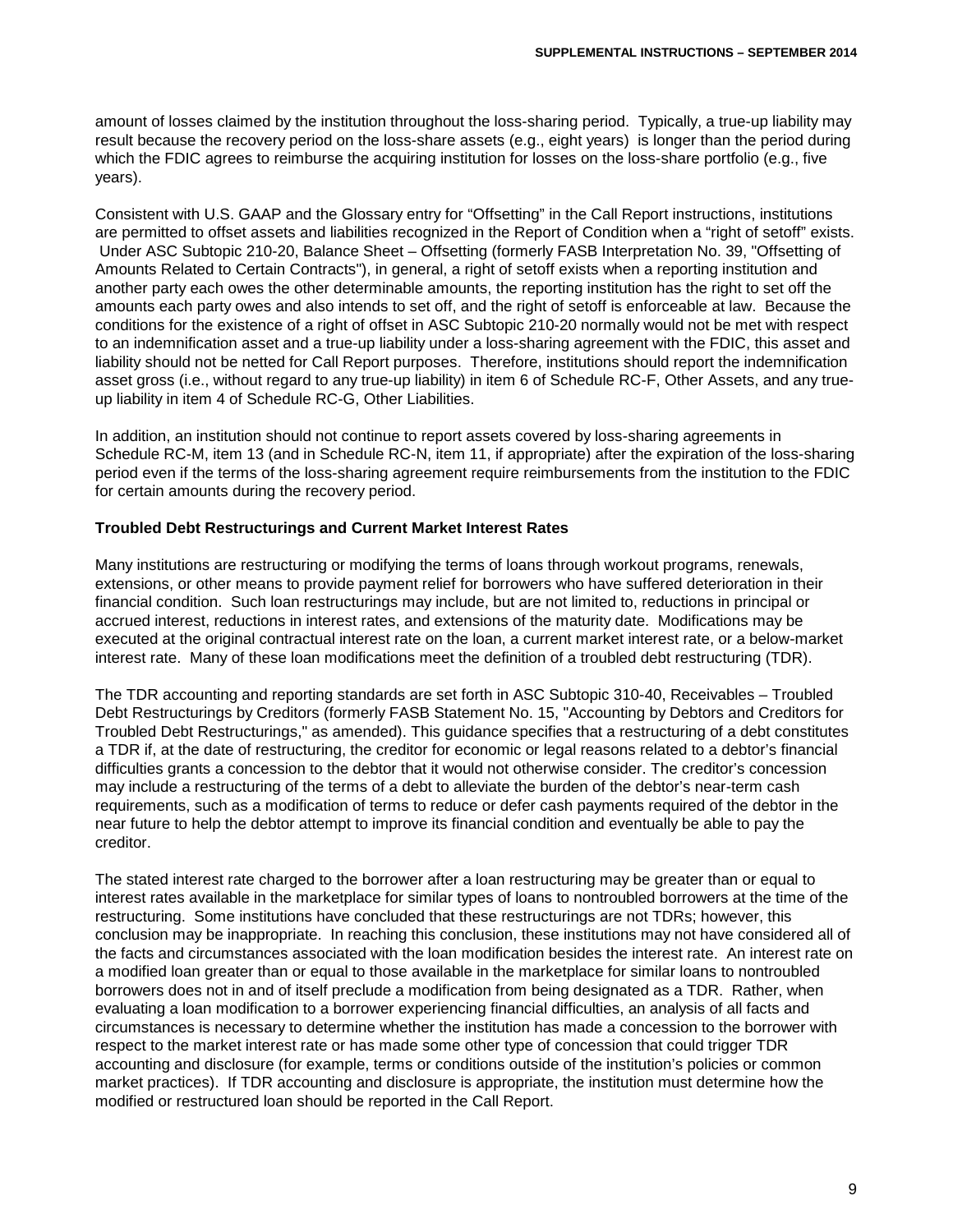Generally, a restructured loan yields a current market interest rate if the restructuring agreement specifies an interest rate greater than or equal to the rate that the institution was willing to accept at the time of the restructuring for a new loan with comparable risk. A restructured loan does not yield a market interest rate simply because the interest rate charged under the restructuring agreement has not been reduced. In addition, when a modification results in an increase (either temporary or permanent) in the contractual interest rate, the increased interest rate cannot be presumed to be an interest rate that is at or above market. Therefore, in determining whether a loan has been modified at a market interest rate, an institution should analyze the borrower's current financial condition and compare the rate on the modified loan to rates the institution would charge customers with similar financial characteristics on similar types of loans. This determination requires the use of judgment and should include an analysis of credit history and scores, loan-to-value ratios or other collateral protection, the borrower's ability to generate cash flow sufficient to meet the repayment terms, and other factors normally considered when underwriting and pricing loans.

Likewise, a change in the interest rate on a modified or restructured loan does not necessarily mean that the modification is a TDR. For example, a creditor may lower the interest rate to maintain a relationship with a debtor that can readily obtain funds from other sources. To be a TDR, the borrower must also be experiencing financial difficulties. The evaluation of whether a borrower is experiencing financial difficulties is based upon individual facts and circumstances and requires the use of judgment when determining if a modification of the borrower's loan should be accounted for and reported as a TDR.

In the Call Report, until a loan that is a TDR is paid in full or otherwise settled, sold, or charged off, the loan must be reported in the appropriate loan category in Schedule RC-C, part I, items 1 through 9, and in the appropriate loan category in:

- Schedule RC-C, part I, Memorandum item 1, if it is in compliance with its modified terms, or
- Schedule RC-N, Memorandum item 1, if it is not in compliance with its modified terms.

However, for a loan that is a TDR (for example, because of a modification that includes a reduction in principal), if the restructuring agreement specifies an interest rate that is a market interest rate at the time of restructuring and the loan is in compliance with its modified terms, the loan need not continue to be reported as a TDR in Schedule RC-C, part I, Memorandum item 1, in calendar years after the year in which the restructuring took place. To be considered in compliance with its modified terms, a loan that is a TDR must be in accrual status and must be current or less than 30 days past due on its contractual principal and interest payments under the modified repayment terms.

A loan restructured in a TDR is an impaired loan. Thus, all TDRs must be measured for impairment in accordance with ASC Subtopic 310-10, Receivables – Overall (formerly FASB Statement No. 114, "Accounting by Creditors for Impairment of a Loan," as amended), and the Glossary entry for "Loan Impairment." Consistent with ASC Subtopic 310-10, TDRs may be aggregated and measured for impairment with other impaired loans that share common risk characteristics by using historical statistics, such as average recovery period and average amount recovered, along with a composite effective interest rate. The outcome of applying such an aggregation approach must be consistent with the impairment measurement methods prescribed in ASC Subtopic 310-10 and the "Loan Impairment" Glossary entry for loans that are individually considered impaired (i.e., the present value of expected future cash flows discounted at the loan's original effective interest rate or the loan's observable market price if the loan is not collateral dependent; the fair value of the collateral – less estimated costs to sell, if appropriate – if the loan is collateral dependent). Thus, an institution applying the aggregation approach to TDRs should not use the measurement method prescribed in ASC Subtopic 450-20, Contingencies – Loss Contingencies (formerly FASB Statement No. 5, "Accounting for Contingencies") for loans not individually considered impaired that are collectively evaluated for impairment. When a loan not previously considered individually impaired is restructured and determined to be a TDR, absent a partial charge-off, it generally is not appropriate for the impairment estimate on the loan to decline as a result of the change from the impairment measurement method prescribed in ASC Subtopic 450-20 to the methods prescribed in ASC Subtopic 310-10.

For further information, see the Glossary entry for "Troubled Debt Restructurings" and the instructions for Schedules RC-C, part I, and RC-N.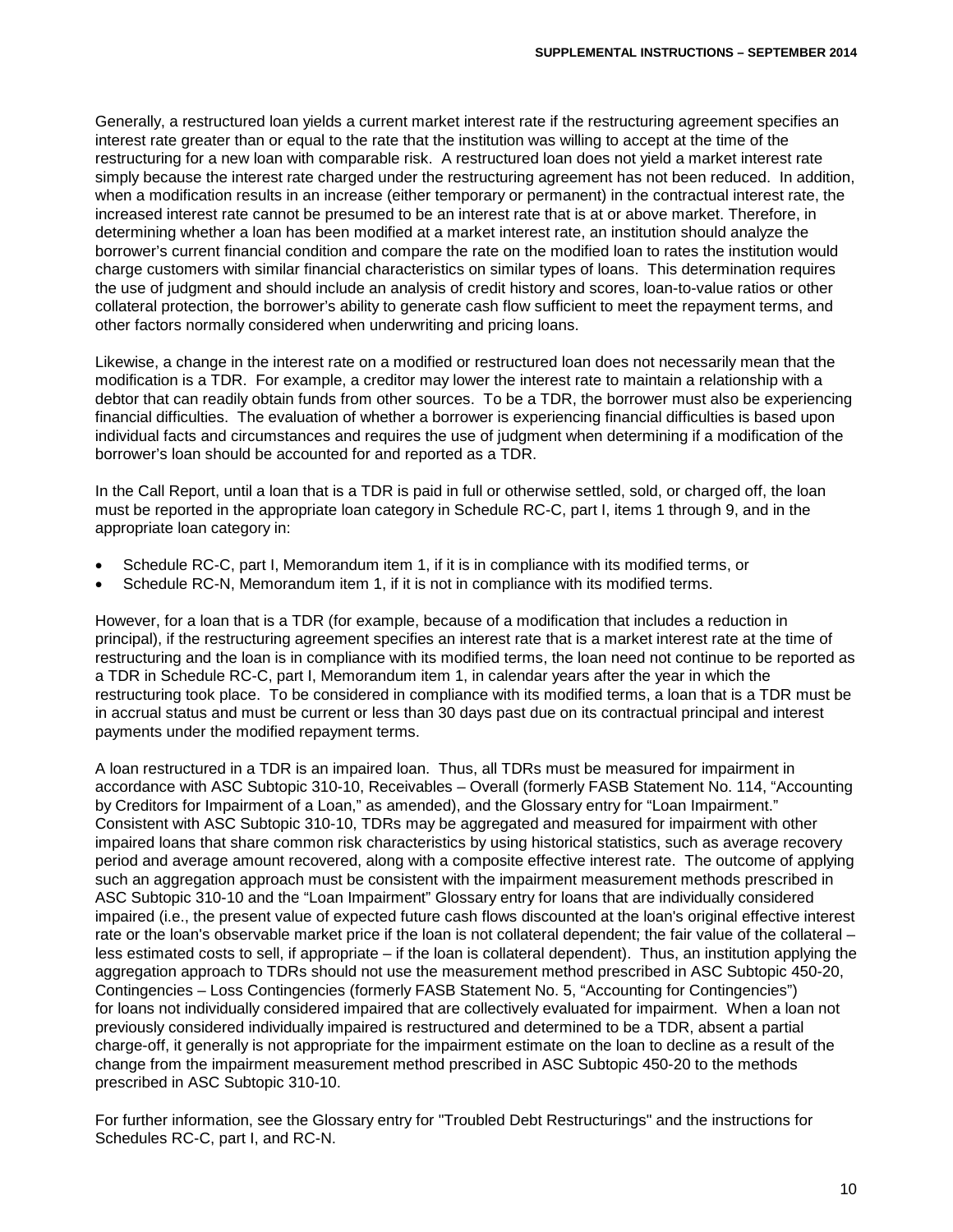#### **Troubled Debt Restructurings and Accounting Standards Update No. 2011-02**

In April 2011, the FASB issued Accounting Standards Update (ASU) No. 2011-02, "A Creditor's Determination of Whether a Restructuring Is a Troubled Debt Restructuring," to provide additional guidance to help creditors determine whether a concession has been granted to a borrower and whether a borrower is experiencing financial difficulties. The guidance is also intended to reduce diversity in practice in identifying and reporting TDRs. Institutions are expected to apply the guidance in ASU No. 2011-02 and to continue to follow the accounting and reporting guidance on TDRs in the preceding section of these Supplemental Instructions and in the Call Report instruction book.

ASU 2011-02 reiterates that the two conditions mentioned in the preceding section, "Troubled Debt Restructurings and Current Market Interest Rates," must exist in order for a loan modification to be deemed a TDR: (1) an institution must grant a concession to the borrower as part of the modification and (2) the borrower must be experiencing financial difficulties. The ASU explains that an institution may determine that a borrower is experiencing financial difficulties if it is probable that the borrower will default on any of its debts in the foreseeable future. The borrower does not have to be in default at the time of the modification. Other possible factors that should be considered in evaluating whether a borrower is experiencing financial difficulties is if the borrower has declared (or is in the process of declaring) bankruptcy, the creditor does not expect the borrower's cash flows to be sufficient to service its debt under the existing terms, or there is substantial doubt about an entity's ability to continue as a going concern.

Another important aspect of the ASU is that it prohibits financial institutions from using the effective interest rate test included in the TDR guidance for borrowers in ASC Subtopic 470-60, Debt – Troubled Debt Restructurings by Debtors, when determining whether the creditor has granted a concession as part of a loan modification. However, as explained in ASU 2011-02, if a borrower does not have access to funds at a market rate of interest for similar debt, the rate on the modified loan is considered to be a below-market rate and may be an indicator that the institution has granted a concession to the borrower. In this situation, a creditor must consider all aspects of the loan modification in determining whether it has granted a concession.

Furthermore, the ASU provides guidance regarding insignificant delays in payment as part of a loan modification. If, after analysis of all facts and circumstances, a creditor determines that a delay in payment is insignificant, the creditor has not granted a concession to the borrower. This determination requires judgment and should consider many factors, including, but not limited to, the amount of the delayed payments in relation to the loan's unpaid principal or collateral value, the frequency of payments due on the loan, the original contractual maturity, and the original expected duration of the loan.

For additional information, institutions should refer to ASU 2011-02, which is available at [http://www.fasb.org/jsp/FASB/Page/SectionPage&cid=1176156316498.](http://www.fasb.org/jsp/FASB/Page/SectionPage&cid=1176156316498)

#### **Amending Previously Submitted Report Data**

Should your institution find that it needs to revise previously submitted Call Report data, please make the appropriate changes to the data, ensure that the revised data passes the FFIEC-published validation criteria, and submit the revised data file to the CDR using one of the two methods described in the banking agencies' Financial Institution Letter for the September 30, 2014, report date. For technical assistance with the submission of amendments to the CDR, please contact the CDR Help Desk by telephone at (888) CDR-3111, by fax at (703) 774-3946, or by e-mail at CDR.Help@ffiec.gov.

#### **Other Reporting Matters**

For the following topics, institutions should continue to follow the guidance in the specified Call Report Supplemental Instructions:

• Determining the Fair Value of Derivatives – Supplemental Instructions for June 30, 2014 [\(http://www.ffiec.gov/PDF/FFIEC\\_forms/FFIEC031\\_FFIEC041\\_suppinst\\_201406.pdf\)](http://www.ffiec.gov/PDF/FFIEC_forms/FFIEC031_FFIEC041_suppinst_201406.pdf)